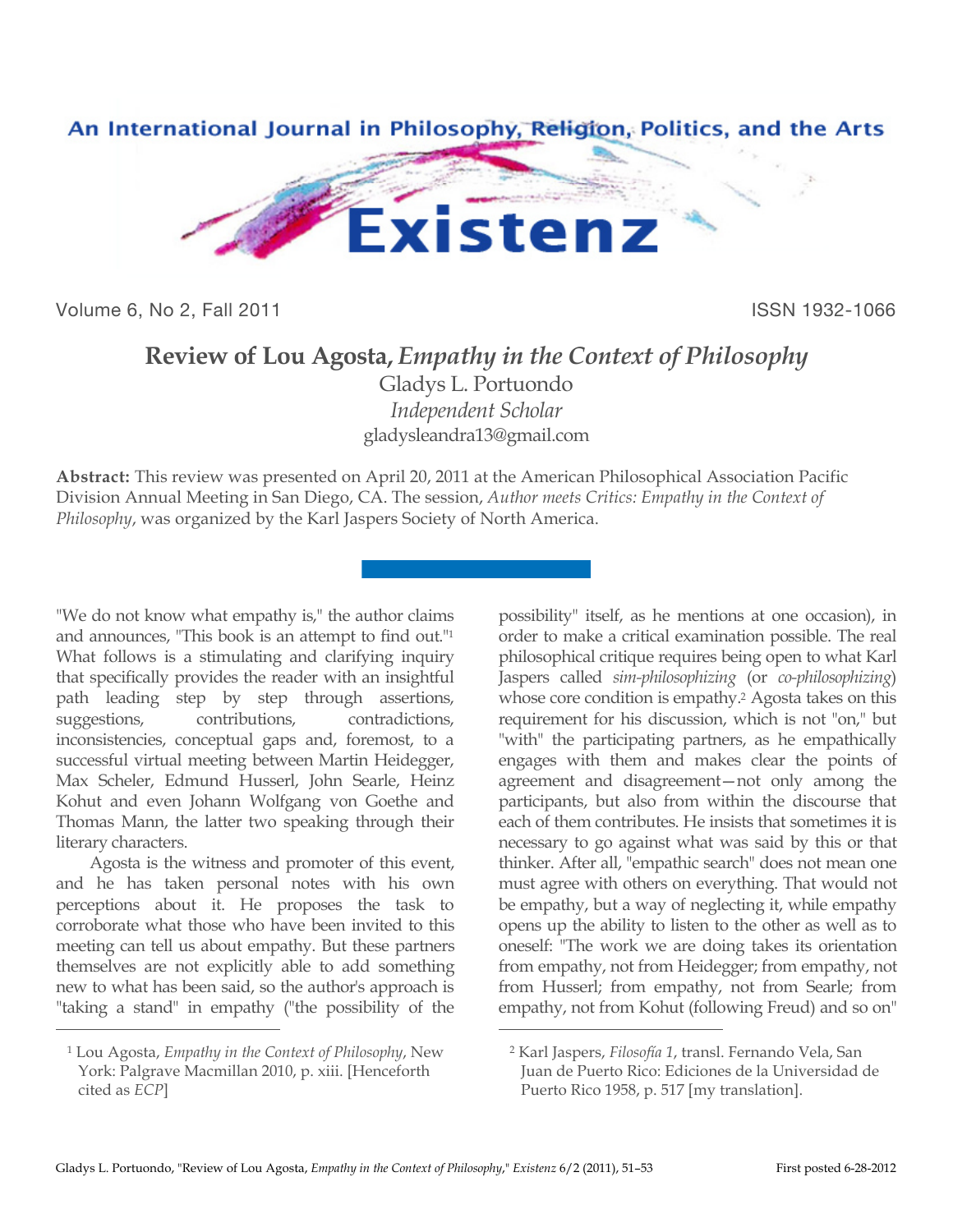(*ECP* 4). The empathic search criticizing the aforementioned thinkers gears Agosta toward his goals—in other words, if it is interpreted as having a previous concept of empathy or some valid empirical reference to this, then the statement ends up as a *petitio principii*.

A smoldering question seems to be appearing, when Agosta claims, "the guiding principle here is the contribution of empathy to human understanding and community, not the comfort, convenience or reputation of a particular thinker, school of thought or intellectual tradition" (*ECP* 6). Granted, the author is not interested in justifying himself—or his interpretation—as following or advocating some conception about criteria to base his selection of thinkers for his inquiry about empathy. The selection of the participants does not seem to be incidental, because Agosta is primarily interested in achieving two goals. The first is to provide the coordinates that would make possible the development of an ontology of empathy:

We are not referring to historical, developmental or (as Heidegger would say) "ontical" considerations…we want to grasp what about the empathic relationship is such that the one with whom empathy is occurring gives the empathizer her or his being human (humanness) independently of particular experiences as a matter of a necessary and general philosophical distinction. [*ECP* xvi]

This could be considered a pre-condition in order to revisit the discussion on empathy that hermeneutic thinkers linked to the method of social sciences during the twentieth century. Indeed, Agosta's second goal is to rethink the thesis on empathy as a condition for the interpretations of social events (in the spirit of Wilhelm Dilthey, although he never used the term "empathy" in this sense and identified it with the concept of "understanding" as a method of human sciences). Agosta makes a brief reference to the so-called mirror neurons and its significance for understanding empathy, but his work, as its title expresses, focuses mostly on the philosophical discussion about empathy. References to literature and folk tales are rather complementary to the main focus, so they are unfolded in the spirit of philosophical discussion.

If I understood Agosta properly, then empathy represents for the author something more than a method for interpreting social events (this thesis is only limited to epistemology), because empathy, according to Agosta, provides the very foundation for human community: "Empathy intends a community,

communalization, communality. Here 'communalization' means the process of generating a community" (*ECP* 126); and also: "In some instances, it is useful to apply a lesson learned from Heidegger, and interpret a thinker against himself in the interest of a full, rich unpacking of the power of empathy in providing a foundation for human community" (*ECP* 5).

Approaching the subject from a Husserlian philosophy to criticize psychologism, the author believes that individuals—and individual minds—are not only socially and culturally involved, but they are socially constituted so their psychological and emotional life cannot be understood outside a social context. Making sense of other minds has to be more than a culturally mediated activity, because such activity is an ingredient of culture and society itself. Following Agosta, empathy is not only a capacity focused in socialization or communalization, but it simultaneously generates them. This brings up the question of whether the possibility of an ontology of empathy unpacks not only a "hermeneutic circle" of empathy (a proposed interpretation by the author, besides "the unwritten chapter of *Being and Time*" that Agosta refers in his work—which undoubtedly contributes to reduce this gap), but also the possibility of an ontological foundation of social sciences and theories of culture, being empathy the very core of this possibility. This conclusion is not explicit in the inquiry, which however remains explicitly elusive regarding to any commitment with the traditions and schools of thought which have addressed the issue of empathy.

In fact, Agosta's concept of empathy as a basis for socialization (community) inherent to the human condition (that makes "human beings" "being humans," as he prefers to say) is developed from Heidegger: "A rehabilitation of empathy and an authentic definition and implementation of empathy" requires to be supported "in the spirit of Heidegger's approach" (*ECP* 17) as a starting point that provides the possibility for ontology. In keeping with Husserl and moving towards Searle's theory of intentionality of speech, Agosta also examines Kohut's contributions to psychoanalysis (self psychology) and his suggestions about empathy implicitly related with the transcendental argument:

Granted that we do have these experiences of expressing and being affected by others' feelings, of becoming aware that the feelings of another have an impact on our own, we ask: How is this possible? We find that it is necessary to posit some capacity or